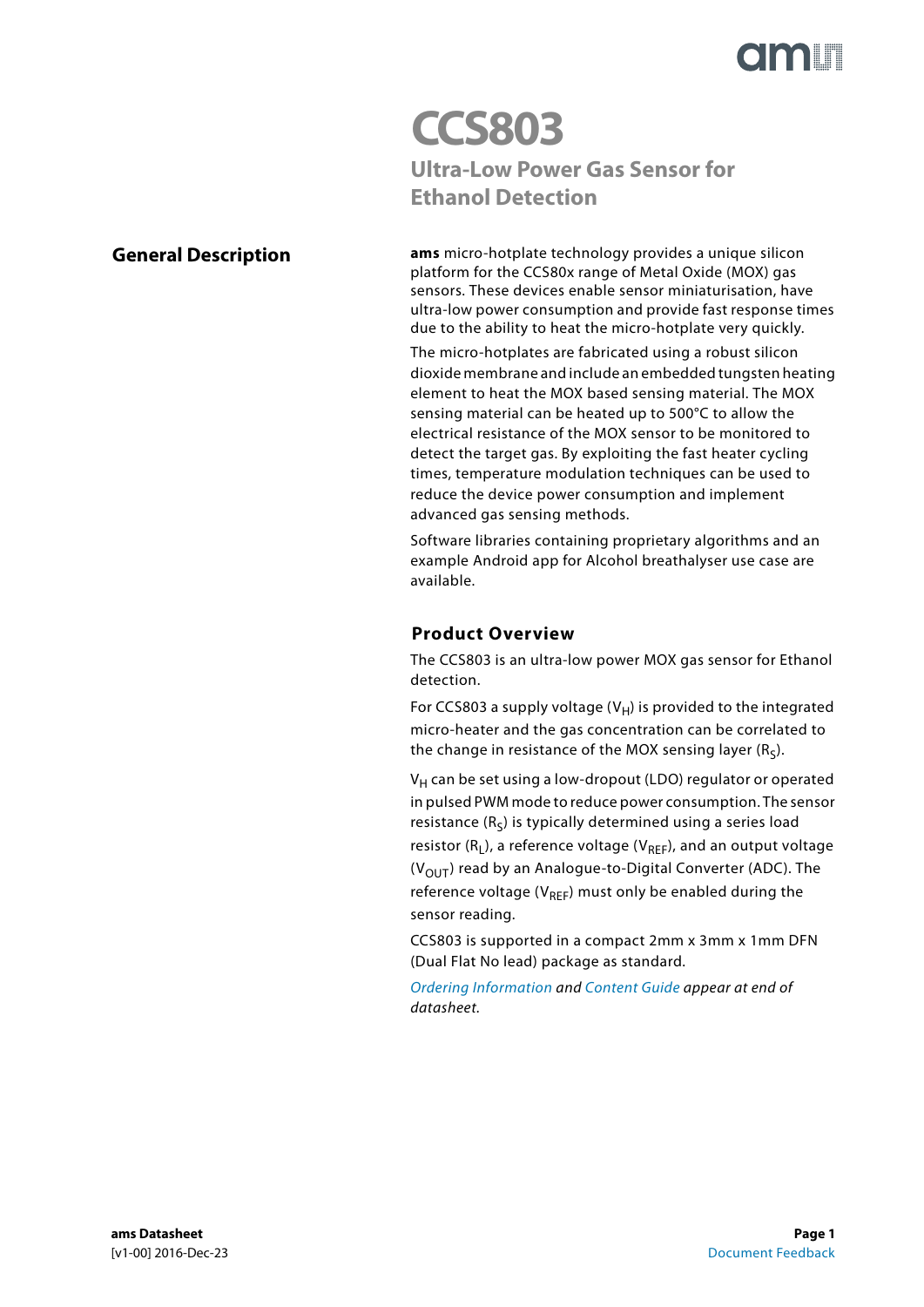<span id="page-1-0"></span>

## **Key Benefits & Features**

The benefits and features of CCS803, Ultra-Low Power Gas Sensor for Ethanol Detection are listed below:

**Figure 1: Added Value of Using CCS803 Sensor** 

<span id="page-1-1"></span>

| <b>Benefits</b>                                  | <b>Features</b>                   |
|--------------------------------------------------|-----------------------------------|
| • Extended battery life in portable applications | Low power consumption             |
| • High sensitivity to Ethanol                    | • Reduced cross-sensitivity       |
| • Fast heating time $<$ 15ms                     | • Quick response to target gas    |
| • Suitable for small form factor designs         | • Compact 2mm x 3mm x 1mm package |

# **Applications**

CCS803 can be used to detect Ethanol on breath for Alcohol breath analysis in accessories and consumer devices.

**Figure 2: Recommended Sensor Configuration** 

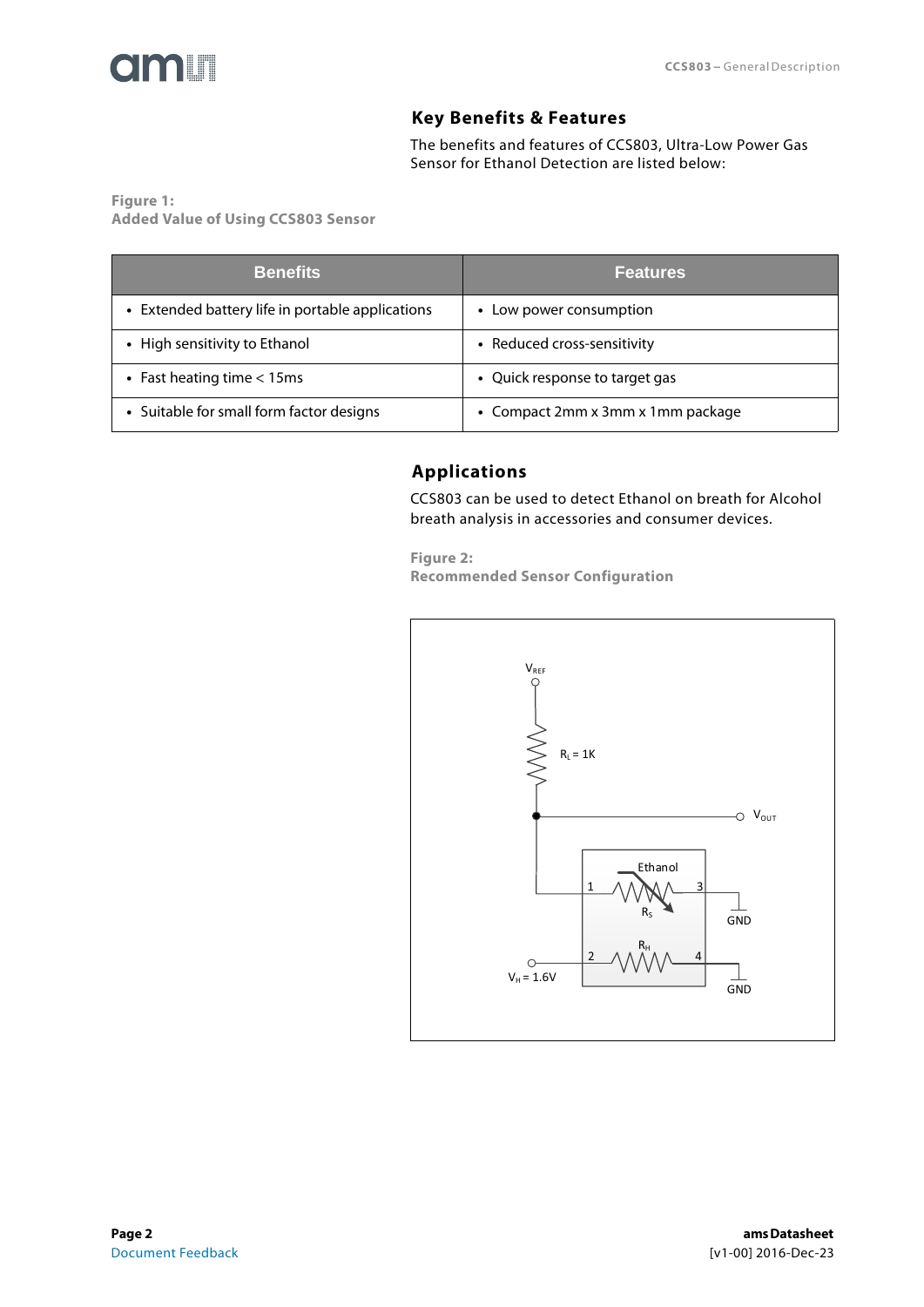

# <span id="page-2-0"></span>**Pin Assignment**

**Figure 3: Pin Diagram** 



**Figure 4: Pin Description** 

| <b>Pin Number</b> | <b>Pin Name</b> | <b>Description</b>        |
|-------------------|-----------------|---------------------------|
|                   | Sensor+         | Sensor output $(V_{OUT})$ |
|                   | Heater+         | Heater Input $(V_H)$      |
|                   | Sensor-         | Connect to Ground or OV   |
| 4                 | Heater-         | Connect to Ground or OV   |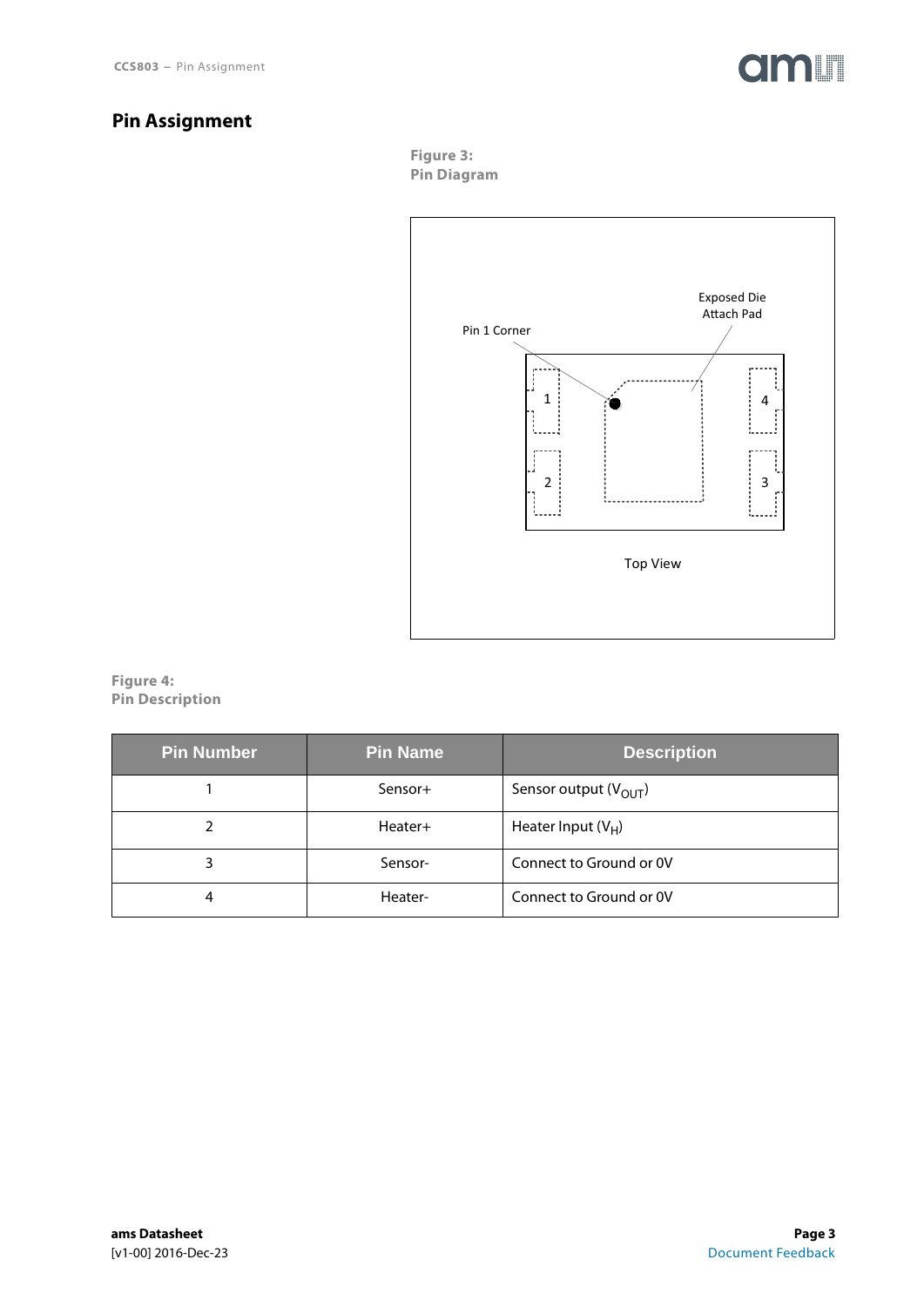

## <span id="page-3-2"></span>**Absolute Maximum Ratings**

Stresses beyond those listed under [Absolute Maximum Ratings](#page-3-0) may cause permanent damage to the device. These are stress ratings only. Functional operation of the device at these or any other conditions beyond those indicated under [Electrical](#page-4-0)  [Characteristics](#page-4-0) is not implied. Exposure to absolute maximum rating conditions for extended periods may affect device reliability.

### <span id="page-3-0"></span>**Figure 5: Absolute Maximum Ratings**

| <b>Symbol</b>                   | <b>Parameter</b>                             | <b>Min</b>                   | <b>Max</b> | <b>Units</b> | <b>Comments</b>                            |  |
|---------------------------------|----------------------------------------------|------------------------------|------------|--------------|--------------------------------------------|--|
|                                 |                                              | <b>Electrical Parameters</b> |            |              |                                            |  |
| $V_H$                           | Maximum Heater<br>Voltage $(V_H)^{(1)}$      |                              | 1.8        | V            |                                            |  |
| <b>Electrostatic Discharge</b>  |                                              |                              |            |              |                                            |  |
| <b>ESD<sub>HBM</sub></b>        | Human Body Model                             | ±1000                        |            | $\vee$       |                                            |  |
| <b>Environmental Conditions</b> |                                              |                              |            |              |                                            |  |
| $T_{AMB}$                       | <b>Ambient Temperature</b><br>for Operation  | $-5$                         | 50         | $^{\circ}$ C |                                            |  |
| $T_{\text{Strg}}$               | <b>Storage Temperature</b>                   | $-40$                        | 125        | $^{\circ}$ C |                                            |  |
| $RH_{NC}$                       | <b>Relative Humidity</b><br>(non-condensing) | 10 <sup>10</sup>             | 95         | $\%$         |                                            |  |
| <b>MSL</b>                      | <b>Moisture Sensitivity</b><br>Level         | 1                            |            |              | Represents an unlimited<br>floor life time |  |

#### **Note(s):**

<span id="page-3-1"></span>1. When V<sub>H</sub> is produced by PWM of a V<sub>DD</sub> above 1.8V the duty cycle (%) must not exceed 1.8V<sup>2</sup> / V<sub>DD</sub><sup>2</sup>.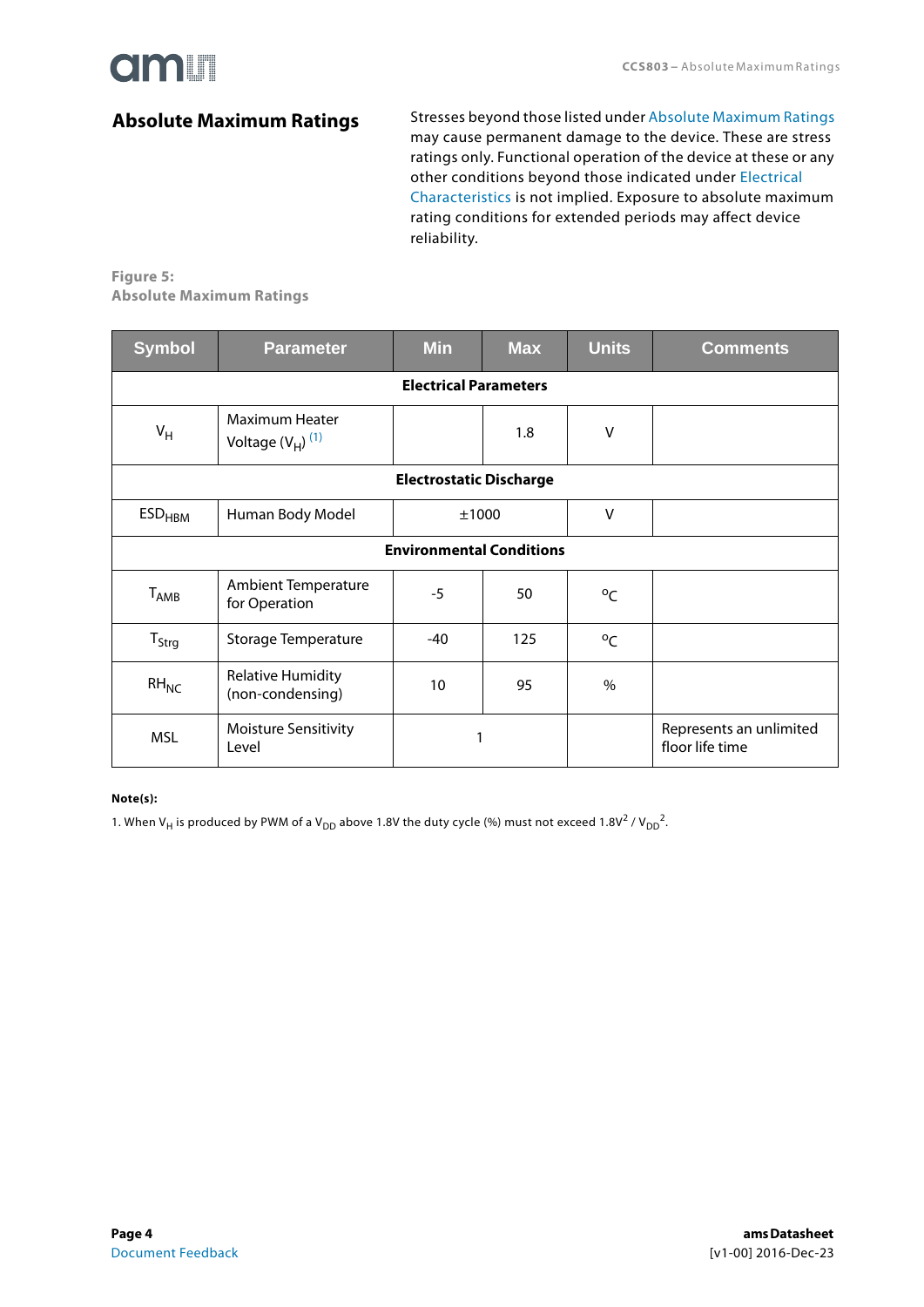

# <span id="page-4-2"></span>**Electrical Characteristics**

<span id="page-4-0"></span>**Figure 6:**

**Electrical Characteristics** 

| <b>Parameters</b>                                      | <b>Conditions</b>            | <b>Min</b> | <b>Typ</b> | <b>Max</b> | <b>Units</b> |
|--------------------------------------------------------|------------------------------|------------|------------|------------|--------------|
| Recommended Heater Voltage $(V_H)$                     |                              | 1.4        | 1.6        |            | v            |
| Average Power<br>Consumption $(P_{AV})$ <sup>(1)</sup> |                              |            | 10.2       |            | mW           |
| Heater Resistance $(RH)$                               | $V_H = 1.6V$                 | 50         | 58         | 66         | $\Omega$     |
| Sensor Resistance in Clean Air $(R_a)$                 | $V_H = 1.6V \otimes 50\%$ RH | 0.1        | 1.0        | 10         | $k\Omega$    |
| Lifetime                                               | $V_H = 1.4V$                 |            | >5         |            | years        |

#### **Note(s):**

<span id="page-4-1"></span>1. Based on 30s heater on time which includes a 20s warm-up period and a 10s measurement window performed once in a 2min period for Alcohol breath analysis. Refer to application note (**ams** AN000366) for more details.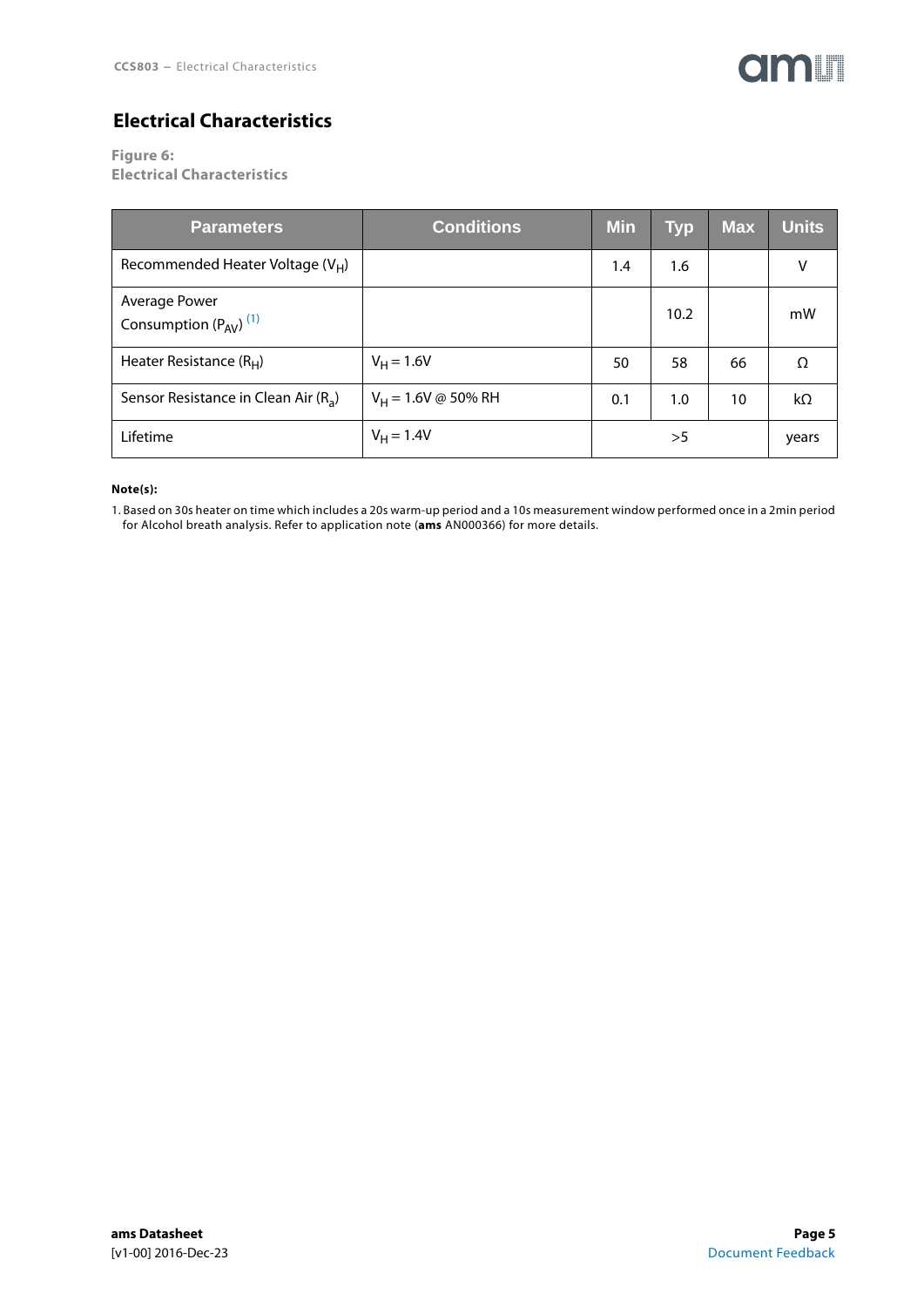

# <span id="page-5-2"></span>**Detailed Description**

## **Sensor Performance**

<span id="page-5-3"></span>**Figure 7: Sensor Performance**

| <b>Gas Type</b>        | Test Condition     | Typical Sensitivity Range (1),(2) |
|------------------------|--------------------|-----------------------------------|
| Ethanol ( $C_2H_5OH$ ) | $R_a / R_{100$ ppm | $5-10$                            |

**Note(s):**

<span id="page-5-0"></span>1. Defined as the sensor's resistance in air  $(R_a)$  divided by the sensor's resistance at a specific gas concentration level at 50% relative humidity and 25°C ambient temperature.

<span id="page-5-1"></span>2. CCS803 performance in terms of resistance levels and sensitivities will change during early life use. The change in resistance is greatest over the first 48hours of operation. **ams** advises customers to run CCS803 at V<sub>H</sub> for 48 hours of operation to ensure sensor performance is stable.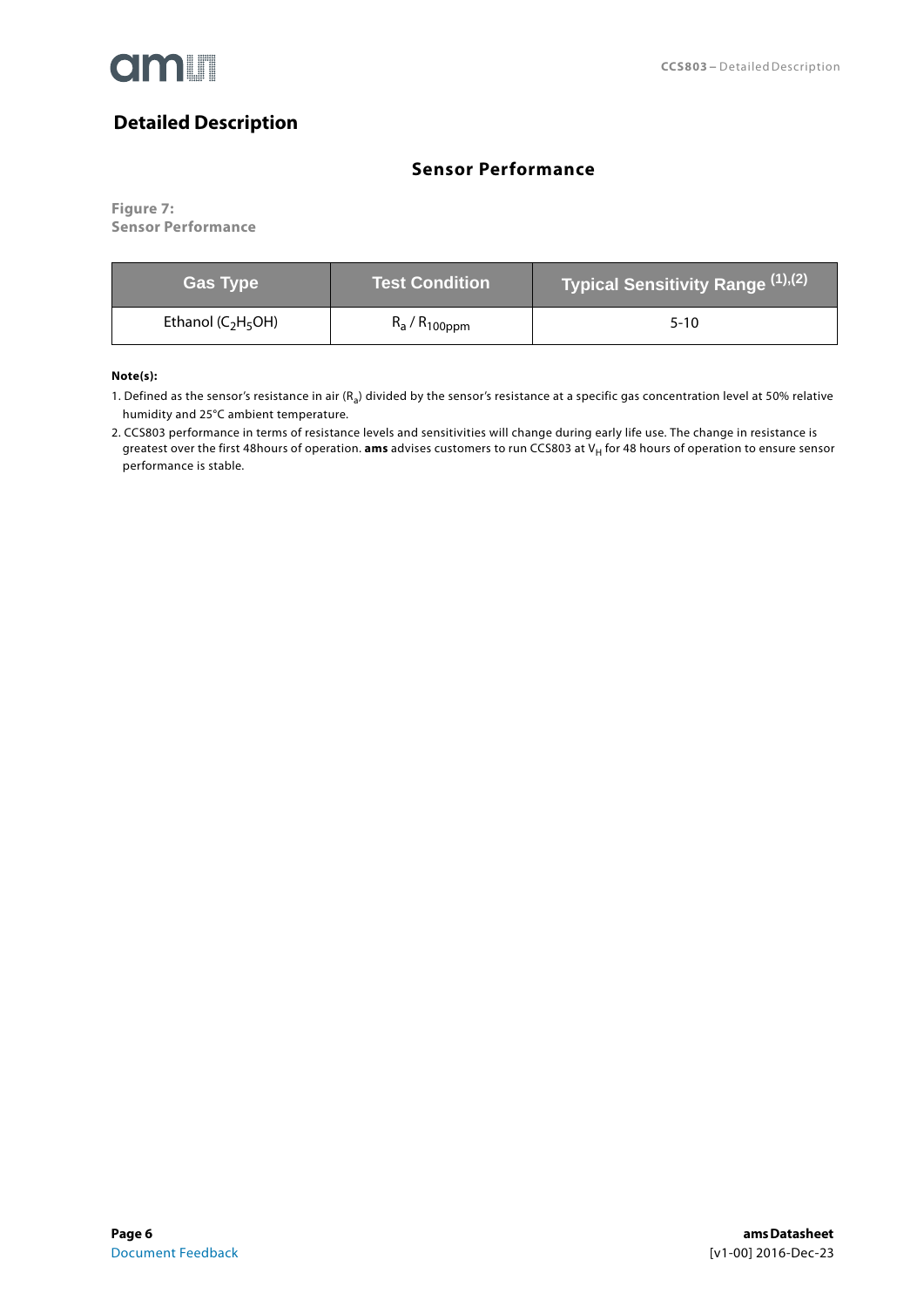

# **Application Information**

The recommended application circuit for CCS803 is shown below.

**Figure 8:**





#### **Note(s):**

- 1. The sensor can be operated in pulsed mode to reduce overall power consumption. In this case the Heater V<sub>H</sub> is only driven for a fraction of the time at regular intervals under the control of the MCU.
- 2. An equivalent V<sub>H</sub> can be produced more efficiently with a PWM than with a linear regulator if a PWM output from the MCU is available to drive an external MOSFET switch (p-channel). If not driven the MOSFET input should be pulled high.
- 3. The PWM must operate with a minimum frequency of 10 kHz. The following table illustrates PWM duty cycle requirements to enable V<sub>H</sub> in the range 1.4 – 1.6V for CCS803, other duty cycles can be calculated using the equation V<sub>H</sub><sup>2</sup> / V<sub>DD</sub><sup>2</sup>:

| <b>Target Heater</b>      | <b>Supply Voltage (V)</b> |             |      |     |      |
|---------------------------|---------------------------|-------------|------|-----|------|
| Voltage (V <sub>H</sub> ) | 1.5V                      | <b>1.8V</b> | 2.5V | 3V  | 3.3V |
| 1.40                      | 87%                       | 60%         | 31%  | 22% | 18%  |
| 1.50                      | 100%                      | 69%         | 36%  | 25% | 21%  |
| 1.60                      | -                         | 79%         | 50%  | 28% | 24%  |

4. An ADC input is required on the MCU to measure the sensor resistance, the recommended ADC reference voltage ( $V_{REF}$ ) depends on what voltage range the ADC supports. Control of the sensor bias (V<sub>REF</sub>) [e.g. by using an external MOSFET switch (p-channel)] is required to power the sensor bias only when needed for the ADC measurements, ensuring that all reference voltages are stable for the measurement.

5. A minimum load resistor (R<sub>L</sub>) value of 1kΩ is recommended.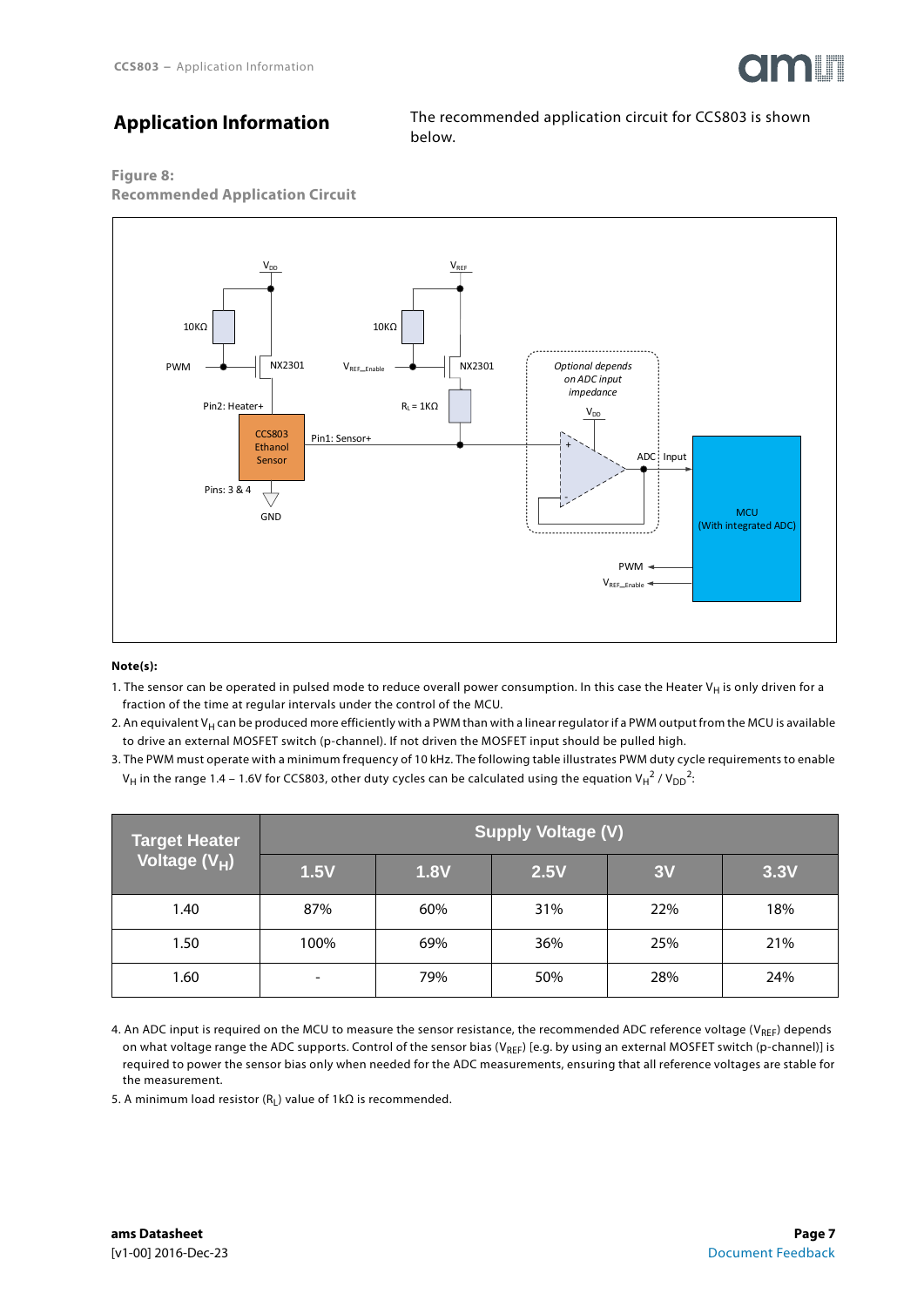

# <span id="page-7-0"></span>**Package Information**

## **DFN Package Outline**

<span id="page-7-1"></span>**Figure 9: DFN Package Drawings** 



#### **Note(s):**

1. All dimensions are in millimeters.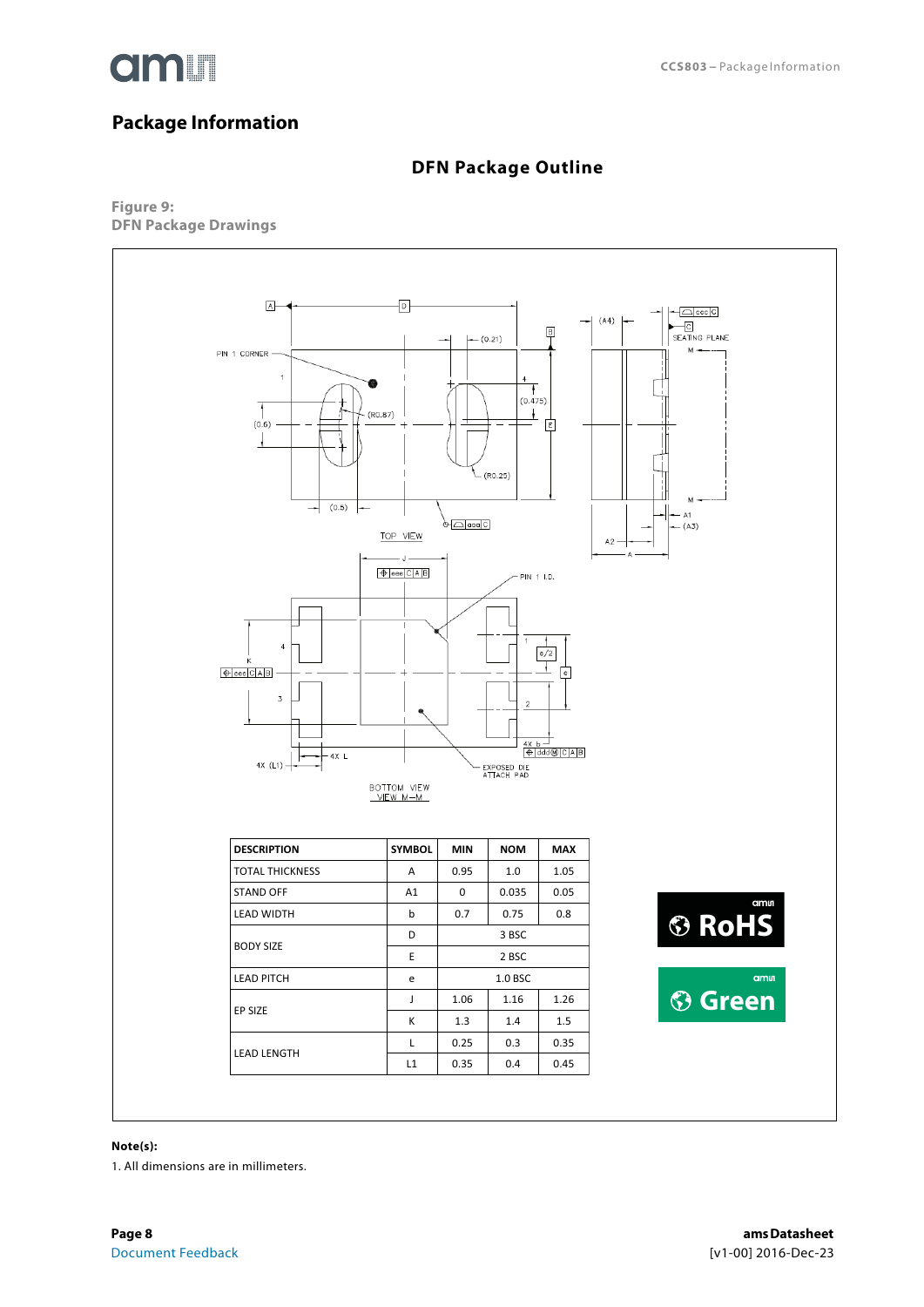

The recommended package footprint or landing pattern for CCS803 is shown below:

**Figure 10: Recommended Package Footprint for CCS803** 



#### **Note(s):**

- 1. All dimensions are in millimeters.
- 2. PCB land pattern in Green dash lines
- 3. Pin numbers are in Red
- 4. Add 0.05mm all around the nominal lead width and length for the PCB land pattern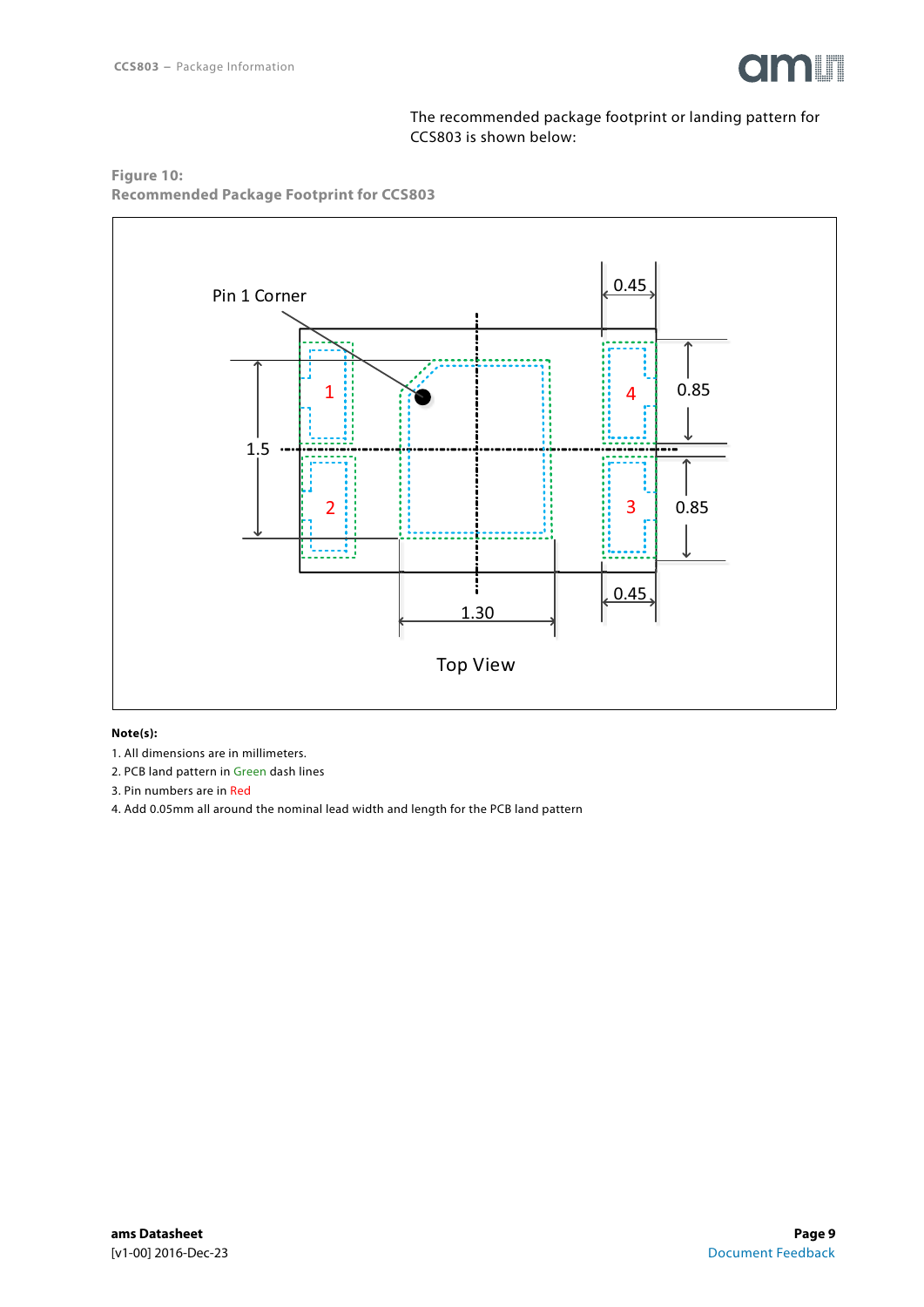

## <span id="page-9-0"></span>**Ordering & Contact Information**

**Figure 11:**

**Ordering Information**

| <b>Ordering Code</b> | <b>Description</b>                                                   | Package                            | <b>MOQ</b> |
|----------------------|----------------------------------------------------------------------|------------------------------------|------------|
| CCS803A-COPR         | CCS803 Ultra-low power gas sensor for<br>ethanol detection           | $2mm \times 3mm \times 1mm$<br>DFN | 5000       |
| CCS803A-COPS         | Sample of CCS803 Ultra-low power gas<br>sensor for ethanol detection | $2mm \times 3mm \times 1mm$<br>DFN | 100        |

#### **Note(s):**

1. Refer to JEDEC J-STD020 lead-free standard for typical soldering reflow profile

2. Refer to application note CC-000090-AN (**ams** AN000364) on device assembly guidelines

3. Refer to application note CC-000018-AN (**ams** AN000363) on CCS80x hardware design guidelines.

Technical Support is available at: <www.ams.com/Technical-Support>

Provide feedback about this document at: <www.ams.com/Document-Feedback>

For further information and requests, e-mail us at: [ams\\_sales@ams.com](mailto:ams_sales@ams.com)

For sales offices, distributors and representatives, please visit: <www.ams.com/contact>

### **Headquarters**

ams AG Tobelbader Strasse 30 8141 Premstaetten Austria, Europe

Tel: +43 (0) 3136 500 0 Website: <www.ams.com>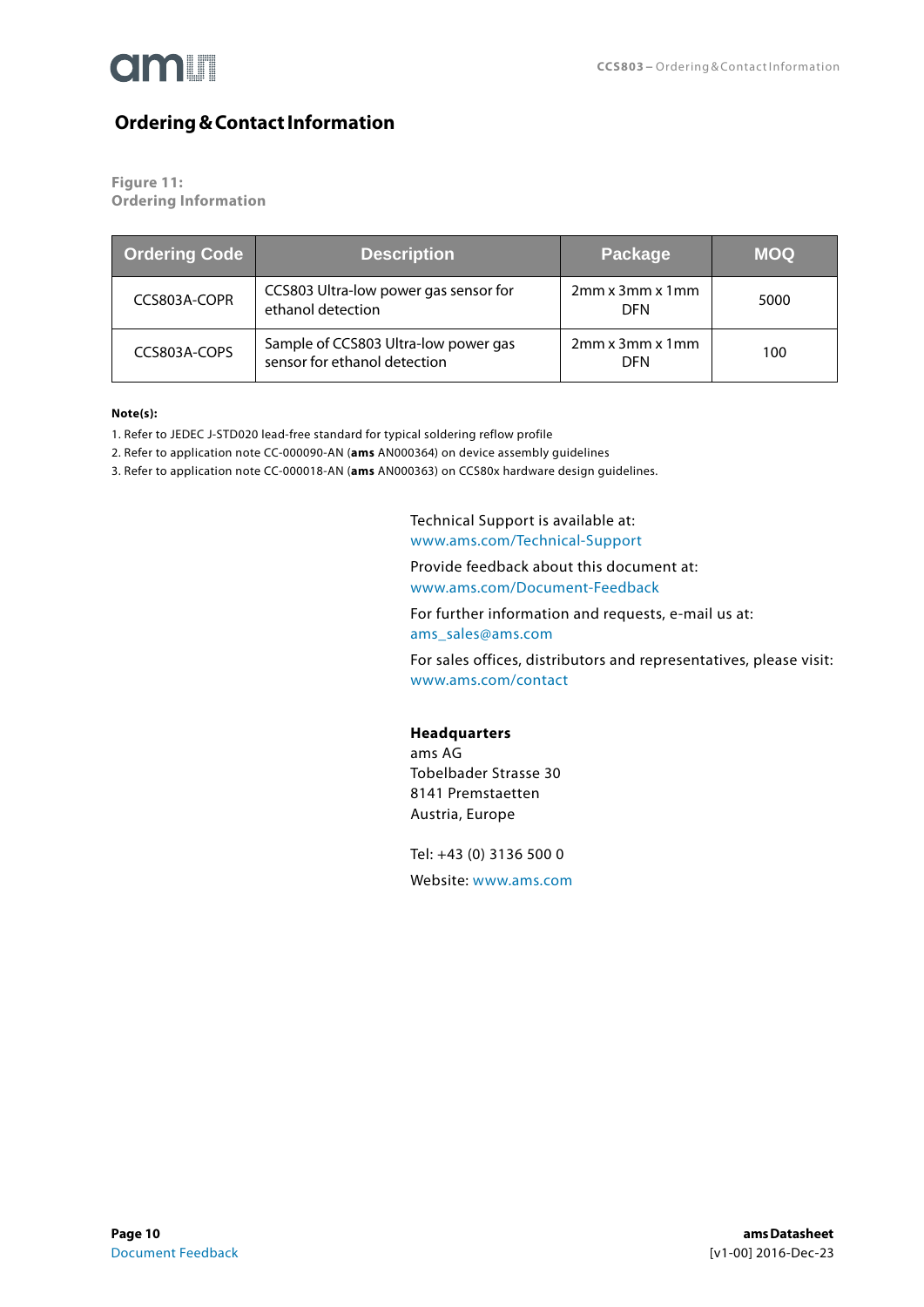## <span id="page-10-0"></span>**RoHS Compliant & ams Green Statement**

**RoHS:** The term RoHS compliant means that ams AG products fully comply with current RoHS directives. Our semiconductor products do not contain any chemicals for all 6 substance categories, including the requirement that lead not exceed 0.1% by weight in homogeneous materials. Where designed to be soldered at high temperatures, RoHS compliant products are suitable for use in specified lead-free processes.

**ams Green (RoHS compliant and no Sb/Br):** ams Green defines that in addition to RoHS compliance, our products are free of Bromine (Br) and Antimony (Sb) based flame retardants (Br or Sb do not exceed 0.1% by weight in homogeneous material).

**Important Information:** The information provided in this statement represents ams AG knowledge and belief as of the date that it is provided. ams AG bases its knowledge and belief on information provided by third parties, and makes no representation or warranty as to the accuracy of such information. Efforts are underway to better integrate information from third parties. ams AG has taken and continues to take reasonable steps to provide representative and accurate information but may not have conducted destructive testing or chemical analysis on incoming materials and chemicals. ams AG and ams AG suppliers consider certain information to be proprietary, and thus CAS numbers and other limited information may not be available for release.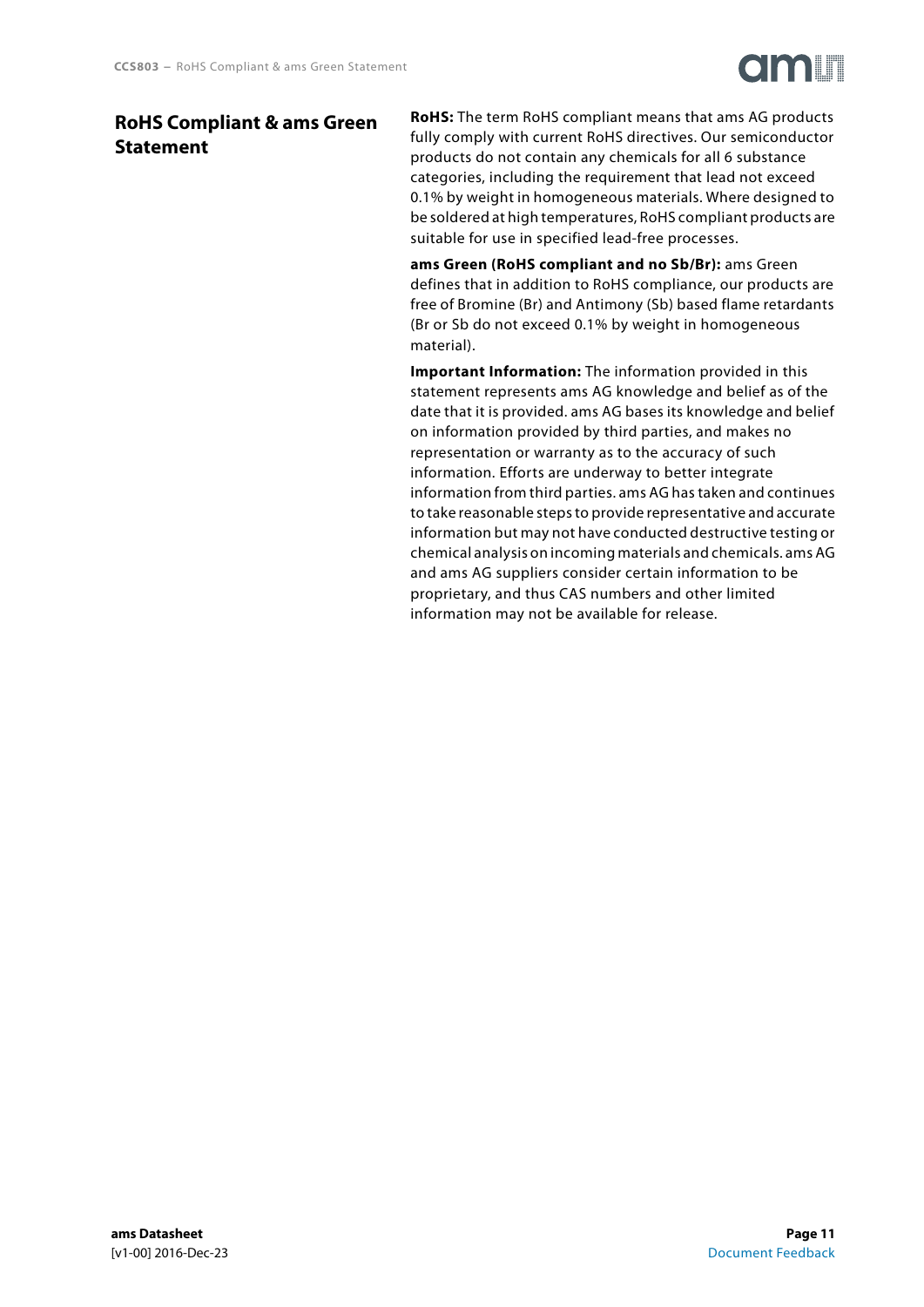# **Olaalit**

# <span id="page-11-0"></span>**Copyrights & Disclaimer**

Copyright ams AG, Tobelbader Strasse 30, 8141 Premstaetten, Austria-Europe. Trademarks Registered. All rights reserved. The material herein may not be reproduced, adapted, merged, translated, stored, or used without the prior written consent of the copyright owner.

Devices sold by ams AG are covered by the warranty and patent indemnification provisions appearing in its General Terms of Trade. ams AG makes no warranty, express, statutory, implied, or by description regarding the information set forth herein. ams AG reserves the right to change specifications and prices at any time and without notice. Therefore, prior to designing this product into a system, it is necessary to check with ams AG for current information. This product is intended for use in commercial applications. Applications requiring extended temperature range, unusual environmental requirements, or high reliability applications, such as military, medical life-support or life-sustaining equipment are specifically not recommended without additional processing by ams AG for each application. This product is provided by ams AG "AS IS" and any express or implied warranties, including, but not limited to the implied warranties of merchantability and fitness for a particular purpose are disclaimed.

ams AG shall not be liable to recipient or any third party for any damages, including but not limited to personal injury, property damage, loss of profits, loss of use, interruption of business or indirect, special, incidental or consequential damages, of any kind, in connection with or arising out of the furnishing, performance or use of the technical data herein. No obligation or liability to recipient or any third party shall arise or flow out of ams AG rendering of technical or other services.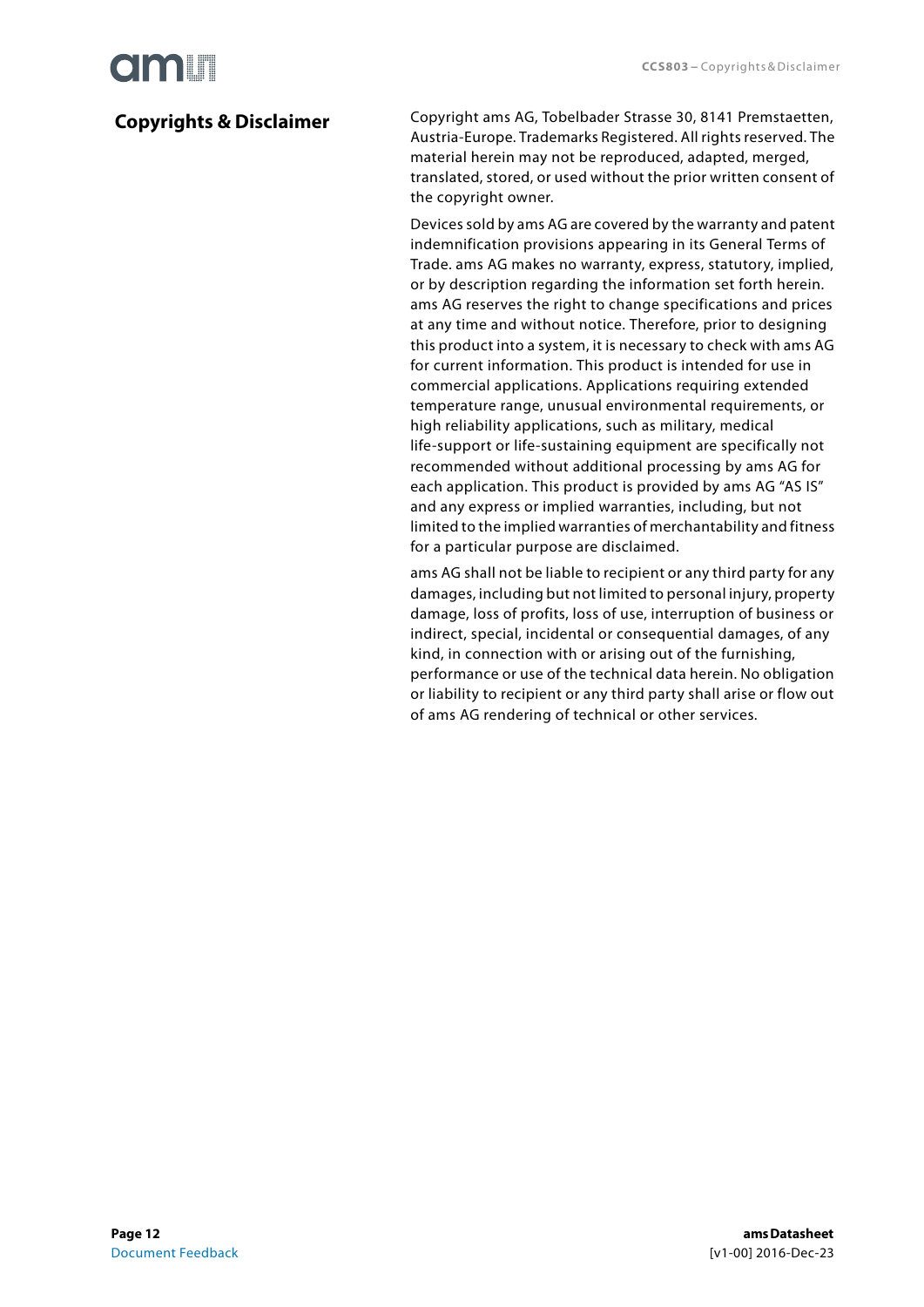# **amin**

## <span id="page-12-0"></span>**Document Status**

| <b>Document Status</b>       | <b>Product Status</b> | <b>Definition</b>                                                                                                                                                                                                                                                              |
|------------------------------|-----------------------|--------------------------------------------------------------------------------------------------------------------------------------------------------------------------------------------------------------------------------------------------------------------------------|
| <b>Product Preview</b>       | Pre-Development       | Information in this datasheet is based on product ideas in<br>the planning phase of development. All specifications are<br>design goals without any warranty and are subject to<br>change without notice                                                                       |
| <b>Preliminary Datasheet</b> | Pre-Production        | Information in this datasheet is based on products in the<br>design, validation or qualification phase of development.<br>The performance and parameters shown in this document<br>are preliminary without any warranty and are subject to<br>change without notice            |
| Datasheet                    | Production            | Information in this datasheet is based on products in<br>ramp-up to full production or full production which<br>conform to specifications in accordance with the terms of<br>ams AG standard warranty as given in the General Terms of<br>Trade                                |
| Datasheet (discontinued)     | Discontinued          | Information in this datasheet is based on products which<br>conform to specifications in accordance with the terms of<br>ams AG standard warranty as given in the General Terms of<br>Trade, but these products have been superseded and<br>should not be used for new designs |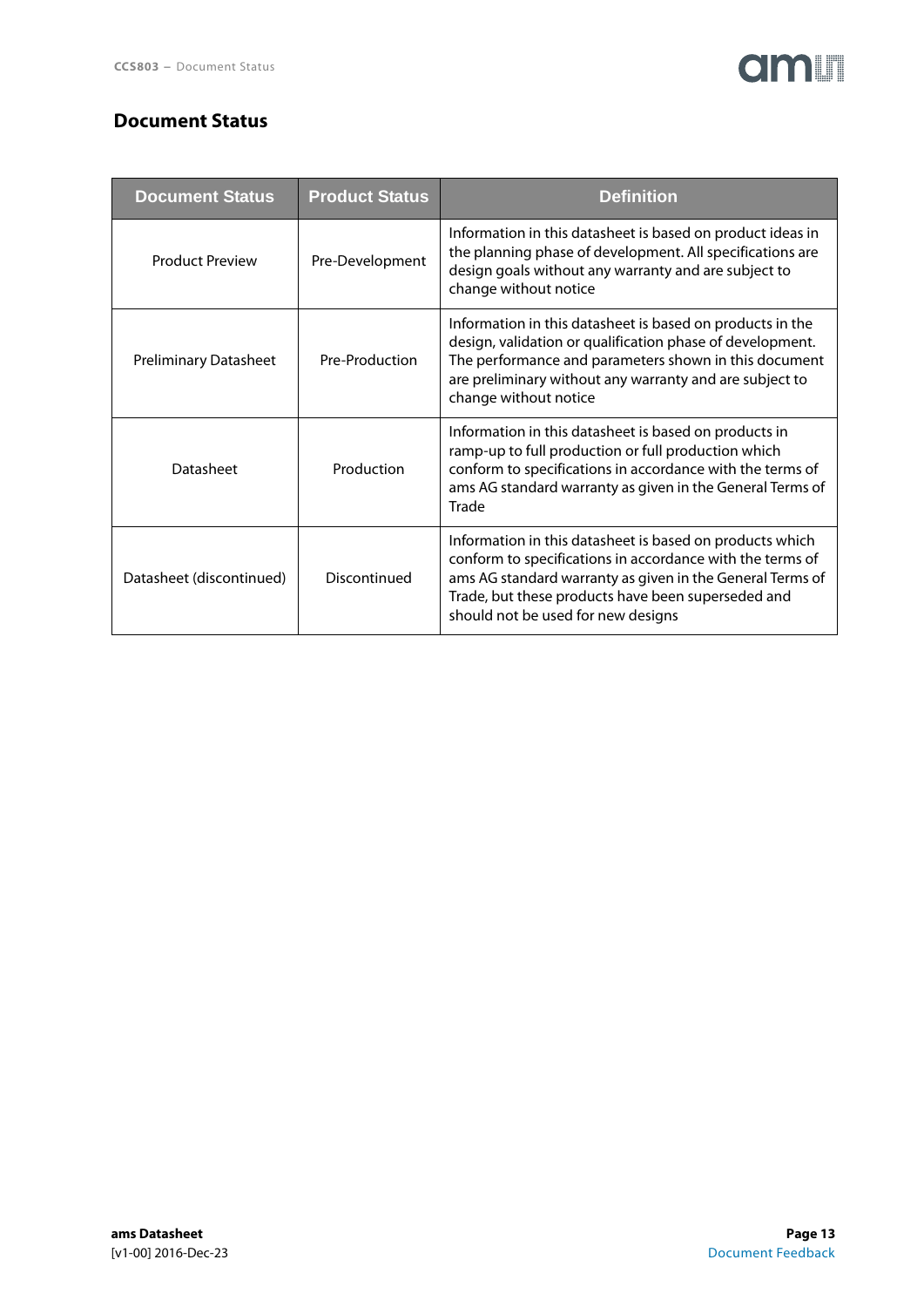

# <span id="page-13-0"></span>**Revision Information**

| Changes from CCMOSS version 11 (2016-May-26) to<br>current revision 1-00 (2016-Dec-23) | Page |
|----------------------------------------------------------------------------------------|------|
| Content of CCMOS Sensors datasheet was updated to the latest ams design                |      |

### **Note(s):**

1. Page and figure numbers for the previous version may differ from page and figure numbers in the current revision.

2. Correction of typographical errors is not explicitly mentioned.